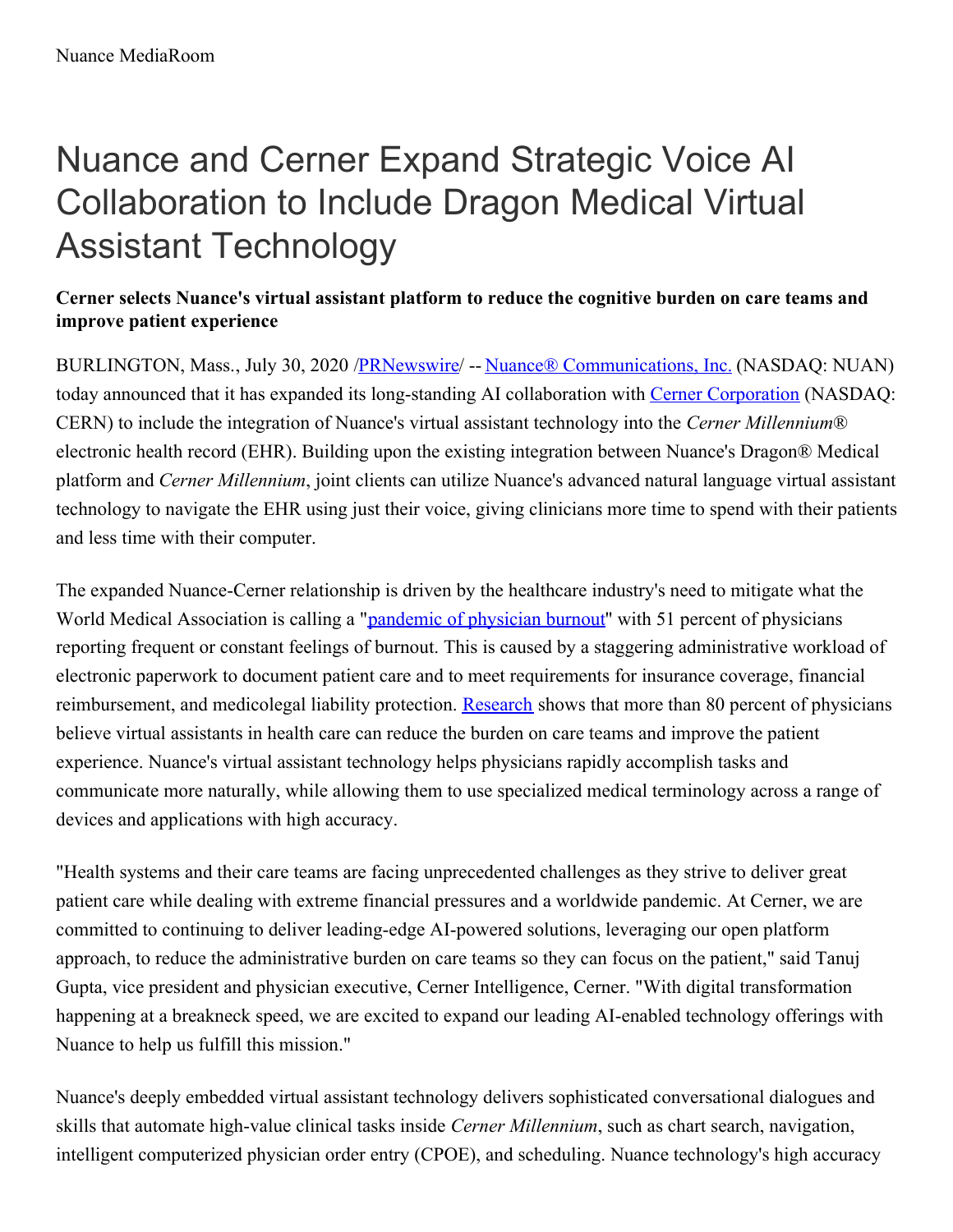rates, rich set of voice-activated skills and ability to understand the user's intent in context provides higher levels of workflow automation and more efficient and complete documentation of patient care. Additionally, Nuance's pre-built, HIPAA-compliant natural language understanding models and cloud platform will support Cerner to deploy the solution quickly and easily to joint clients.

"Together with Cerner, we're bringing the next level of conversational AI directly to our joint clients with the goals of improving patient experiences, combating clinician burnout, and reducing costs," said Joe Petro, CTO, Nuance. "Building on our Dragon Medical platform, already used by over 550,000 physicians in the U.S. alone, our new virtual assistant technology will help deliver solutions that automate time-consuming tasks, eliminate inefficiencies, and bring clinical intelligence and better decision-support to clinicians at the point of care."

Select joint Cerner and Nuance clients can expect to start deploying this integrated virtual assistant technology later this year.

#### **About Nuance Healthcare**

Nuance provides intelligent systems that support a more natural and insightful approach to clinical documentation, freeing clinicians to spend more time caring for patients. Nuance healthcare solutions capture, improve, and communicate more than 300 million patient stories each year, helping more than 550,000 clinicians in 10,000 global healthcare organizations to drive meaningful clinical and financial outcomes. Nuance's award-winning clinical speech recognition, medical transcription, CDI, coding, quality, and medical imaging solutions provide a more complete and accurate view of patient care.

#### **About Nuance Communications, Inc.**

Nuance Communications (NASDAQ: NUAN) is the pioneer and leader in conversational AI innovations that bring intelligence to everyday work and life. The company delivers solutions that understand, analyze, and respond to people – amplifying human intelligence to increase productivity and security. With decades of domain and AI expertise, Nuance works with thousands of organizations globally across healthcare, financial services, telecommunications, government, and retail – to empower a smarter, more connected world. For more information, please visit [www.nuance.com](https://c212.net/c/link/?t=0&l=en&o=2870919-1&h=617191952&u=http%3A%2F%2Fwww.nuance.com%2F&a=www.nuance.com).

#### **About Cerner**

Cerner's health technologies connect people and information systems at thousands of contracted provider facilities worldwide dedicated to creating smarter and better care for individuals and communities. Recognized globally for innovation, Cerner assists clinicians in making care decisions and assists organizations in managing the health of their populations. The company also offers an integrated clinical and financial system to help manage day-to-day revenue functions, as well as a wide range of services to support clinical, financial and operational needs, focused on people. For more [information,](https://c212.net/c/link/?t=0&l=en&o=2870919-1&h=3542553453&u=https%3A%2F%2Fwww.cerner.com%2Fperspectives&a=The+Cerner+Blog) visit [Cerner.com,](https://c212.net/c/link/?t=0&l=en&o=2870919-1&h=591475873&u=https%3A%2F%2Fwww.cerner.com%2F&a=Cerner.com) The Cerner Blog or connect on [Facebook](https://c212.net/c/link/?t=0&l=en&o=2870919-1&h=1463912328&u=https%3A%2F%2Fwww.facebook.com%2FCerner%2F&a=Facebook), [Instagram](https://c212.net/c/link/?t=0&l=en&o=2870919-1&h=1895534473&u=https%3A%2F%2Fwww.instagram.com%2Fcernercorporation%2F&a=Instagram), [LinkedIn](https://c212.net/c/link/?t=0&l=en&o=2870919-1&h=575170557&u=https%3A%2F%2Fwww.linkedin.com%2Fcompany%2Fcerner-corporation%2F&a=LinkedIn), [Twitter](https://c212.net/c/link/?t=0&l=en&o=2870919-1&h=3841113275&u=https%3A%2F%2Ftwitter.com%2FCerner&a=Twitter) or The Cerner [Podcast](https://c212.net/c/link/?t=0&l=en&o=2870919-1&h=334318335&u=https%3A%2F%2Fwww.cerner.com%2Fperspectives&a=The+Cerner+Podcast). Nasdaq: